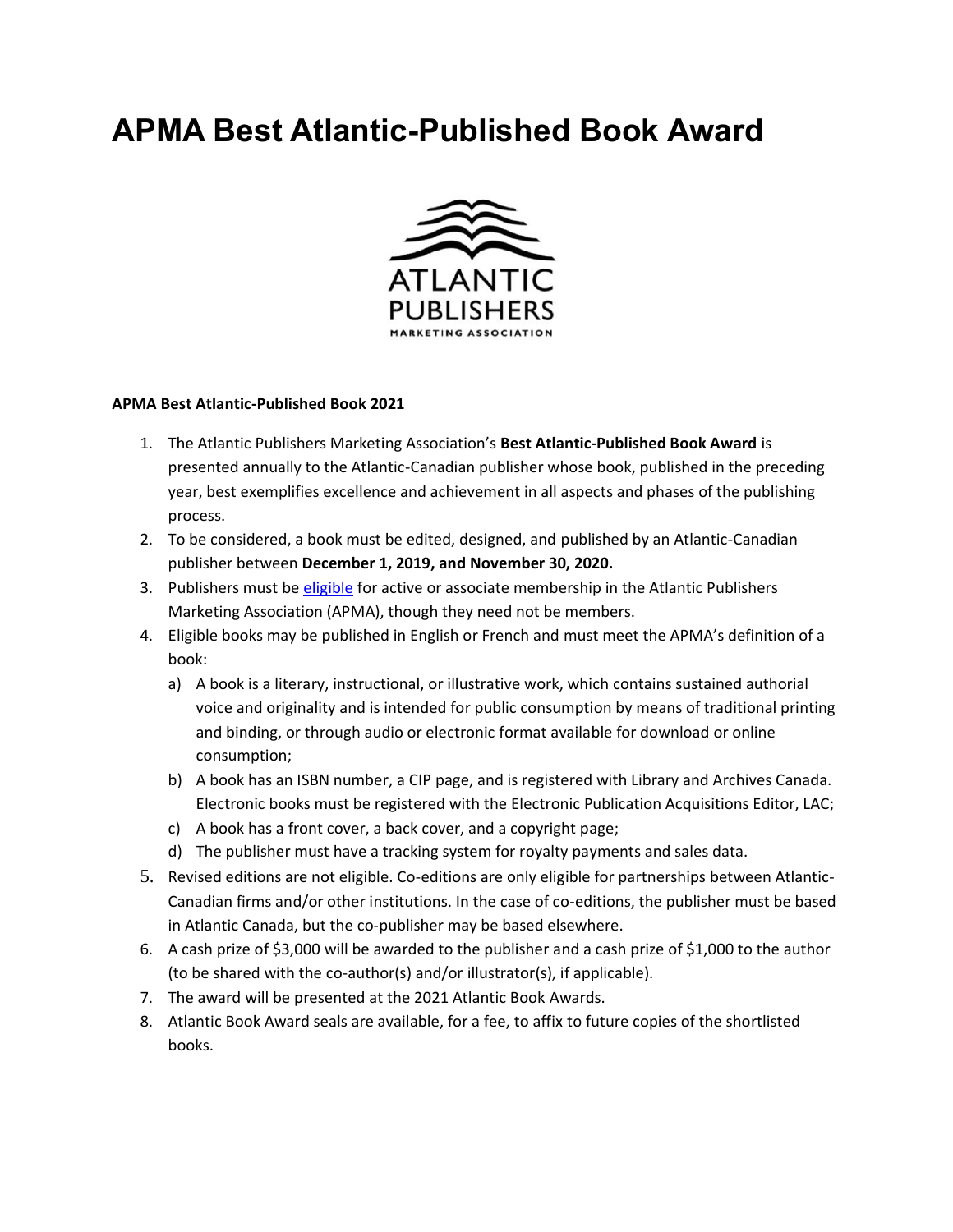### **The Atlantic Publishers Marketing Association**

- 1. The **Atlantic Publishers Marketing Association (APMA)** is an industry support organization representing book publishers located in Atlantic Canada.
- 2. The APMA will select three jury members for the award.
- 3. No member firm of the APMA or its staff may participate in judging.
- 4. No author published by a member of the APMA may participate in judging.

## **The Jury**

- 1. The jury will be comprised of qualified publishing professionals (publishers, presidents, or senior staff of publishing firms) selected from outside the Atlantic-Canadian region.
- 2. The judges will assess books based on the following criteria and weightings: Content and editing (30%); Design, layout, and production (30%); Marketing, promotion, and sales (30%); Cultural, social, or literary impact (10%).
- 3. The jury will compile a shortlist of three outstanding books.
- 4. The jury will select the final winner from the shortlist.
- 5. The jury chair will prepare a citation for each of the shortlisted books, highlighting the qualities that made them, in the opinion of the jury, stand out as examples of publishing excellence. These citations will be used in media releases and at the awards ceremony.
- 6. Jury deliberations and application documents submitted to the jury will remain confidential.
- 7. Once the shortlist is assembled, shortlisted publishers will receive advanced notice (to prepare promotional activities), but the shortlist will otherwise remain confidential until announced to the public. The winner will remain entirely confidential until the public announcement during the 2021 Atlantic Book Awards gala.
- 8. The jury's decision will be final.

## **Submission Procedures and Deadlines**

- 1. Publishers are invited to submit a maximum of **3 titles**.
- 2. The submission for each title will include **4 copies** of the book and **4 paper copies** of the completed application document.
- 3. The application documents will be circulated to the jury and are intended to brief the jury members on the **marketing, promotion, and sales component** of the publishing process. The application document must be written in narrative form and include the following details (maximum 500 words):
	- a) Describe what makes this book exemplary, the rational for bringing it into the world, the intended audience, and the approach used to reach that audience. Publishers may include genre-specific marketing challenges and how those challenges were overcome.
	- b) Describe the promotion and sales plan developed for the book, the details of the execution of the plan, and the results—both expected and unexpected.